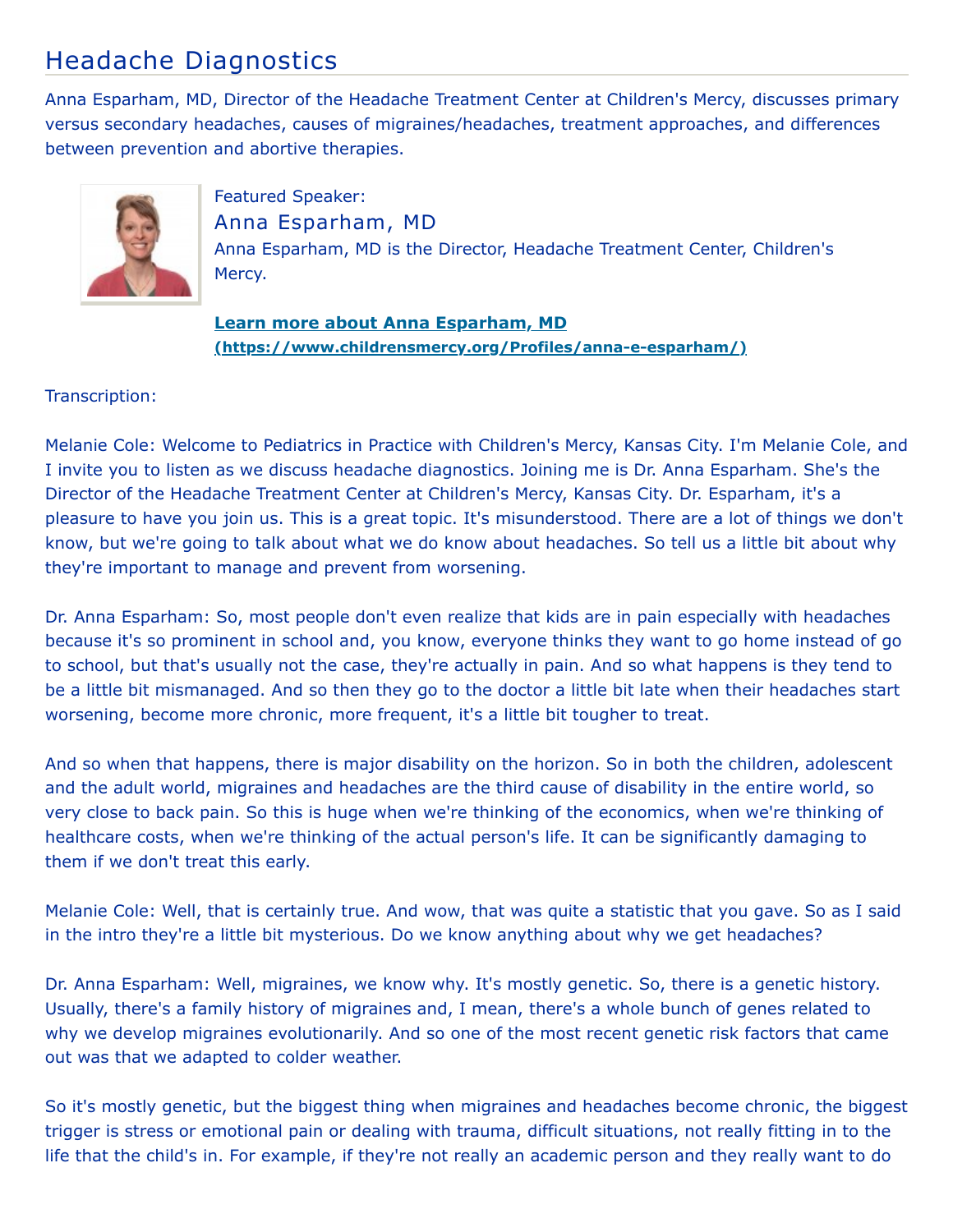welding as a job, for example. So that disconnection is really causing some emotional pain leading to chronic pain. So genetics is really a small portion of it. It's really the environmental triggers that we really try and work on.

Melanie Cole: Well, then tell us about your program at Children's Mercy, Kansas City. What are some of the types of headaches that you commonly see? Explain a little bit about primary versus secondary headaches, and really tell us a little bit about your program.

Dr. Anna Esparham: So the Headache Treatment Center is one piece of the program at the Children's Mercy Headache Section. So it's a huge program where we have different tiers of treating headaches. So the first tier is the actual headache relief clinic. And that's where, you know, these kids are having a couple of headaches, you know, maybe four to six times a month. They want to prevent these headaches. So they go and see a headache doctor or headache practitioner, get started on preventive medicine or preventive supplements.

Now for children, oftentimes what we'll start out with is usually supplements. So we're thinking magnesium, vitamin B2, which is riboflavin and coenzyme Q10, and these have significantly less side effects for children versus the heavy duty migraine medications like Topamax and amytriptolene. So we'll generally start there.

And then if they are a little bit more refractory, meaning their migraines are a little bit more difficult to treat with medicine and supplements, they move on to the comprehensive headache clinic where there's a psychologist, a social worker and a doctor that sees the patient.

So it's a several hour visit and it's very comprehensive trying to get to the emotional side of the pain, in addition to the physiologic side of the pain. And then I come in at the Headache Treatment Center and I'm treating the kids where they are having a headache that otherwise can't be treated at home. So it's like an urgent care ER for children with headaches. And I do all kinds of therapies.

And one of the biggest therapies that I do is going to surprise everyone who's listening today is acupuncture. Acupuncture is one of the best therapies that kids absolutely love. We have about a two to three month wait list for acupuncture and acupuncture significantly reduces head pain. And it also significantly reduces stress and anxiety that is associated with the pain.

And we also do a lot of other different procedures. The most common one is an IV migraine cocktail where we deliver medicines through the vein and as well as nerve blocks, which we basically numb nerves around the head. And we also do a lot of neuromodulation devices too for the younger kids that can't handle a lot of procedures with needles.

Melanie Cole: So as you're telling us about some of the challenges associated with treating headaches and migraines in the pediatric population, tell us about some of the approaches. You mentioned a few of the lifestyle, you mentioned supplements and acupuncture. Tell us a little bit about the difference between what you're doing to help prevent them and what you're doing at the abortive situation when they are in the process of having a headache,

Dr. Anna Esparham: Yeah. So this is really key, because this is misunderstood across a lot of healthcare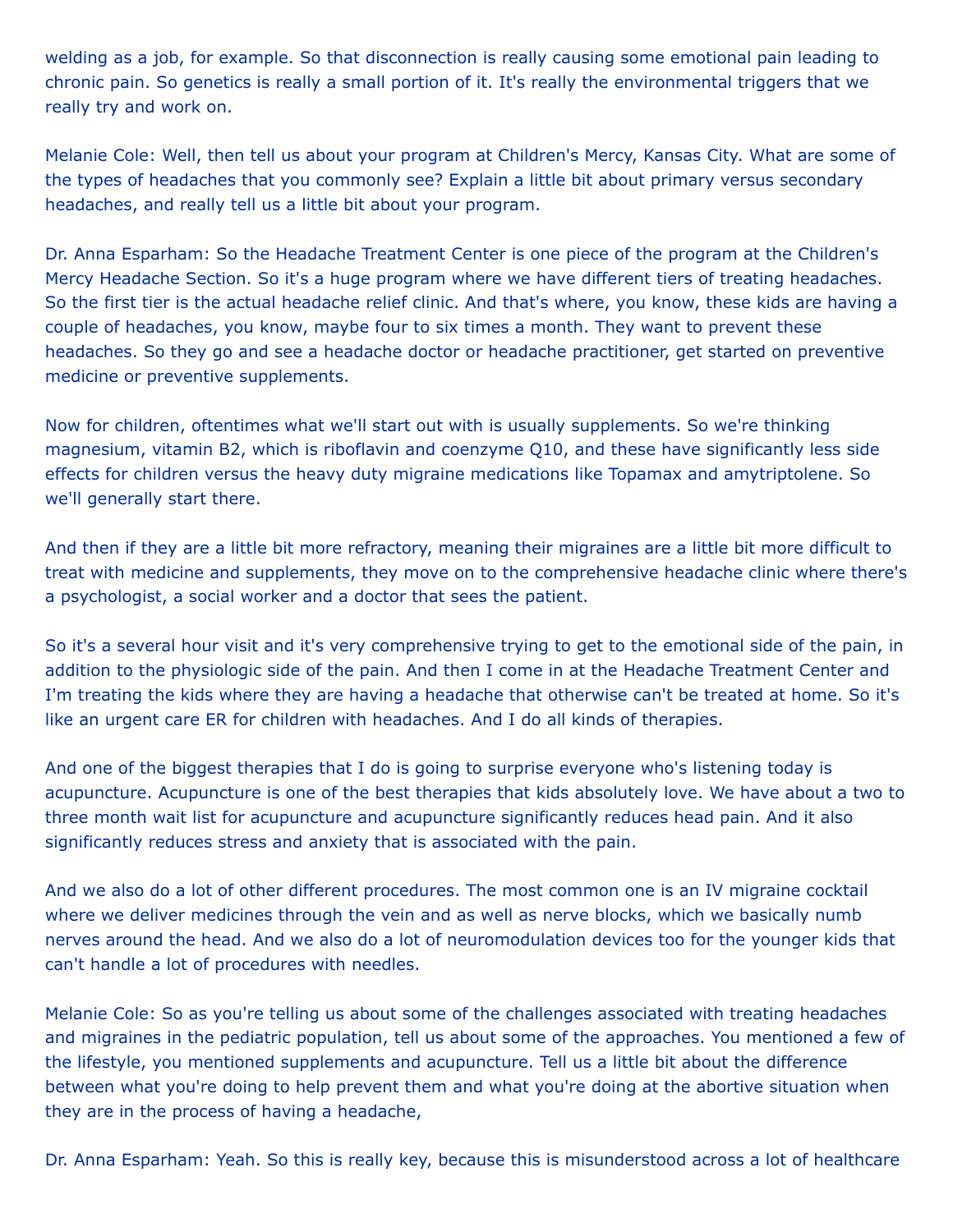providers, because honestly, we weren't really taught headaches when we were in medical school or residency. So we start with prevention and that is a daily medicine or supplement, generally takes eight to 12 weeks to work. So say someone comes in, diagnosed with a migraine, we start them on the magnesium glycinate or gluconate supplement. It is going to take eight to 12 weeks to actually take effect and start decreasing the frequency and the intensity of their headaches. So you have to hang in there with that patient.

And if that magnesium doesn't work, then we move on to the next step, maybe vitamin B2, maybe coenzyme Q10. We might want to add vitamin D3 during the wintertime because everyone's vitamin D falls below the lower levels by February just because we don't get enough sunlight, unless someone lives right at the equator, and then also omega-3s, which has shown to decrease inflammation as well.

So these supplements are generally started first and then we can move on to medications like certain SNRIs, SSRIs, anti-seizure meds like Topamax and then beta-blockers. The other types of therapies that we're talking about is the abortive treatments. And this is to be used as needed. Now, oftentimes a lot of parents and families will just start giving ibuprofen and Tylenol every six to eight hours for weeks on end, because it may be decreasing their headache little bit, but what's happening is that this actually can worsen their headache because it causes a medication overuse headache when over-the-counter medicines or triptans or anything that's going to abort the headache pain is used more than 10 to 15 times a month. So that's about two to three times a week.

Now Naproxen is generally a little bit better in terms of decrease in the risk of that medication overuse headache, because it lasts for 12 hours and it's not that fast-acting ibuprofen or triptan, for example. Generally, we give a headache cocktail that is like a combination of Naproxen, a combination of an antinausea, anti-headache medicine called prochlorperazine or Compazine with Benadryl, because Benadryl counteracts the side effects from Compazine.

So that's generally a typical headache cocktail. And then we always give triptans if they do have a diagnosis of migraine. And we can give a triptan with the headache cocktail, if their migraines are that severe.

Melanie Cole: Can you expand? This is fascinating by the way, Dr. Esparham. Can you expand a little bit about other options? You mentioned acupuncture. We've heard about Botox. We've heard about all of these different things that can help kids with headaches. Tell us a little bit about what you see going on in the field. Are there any game-changers? Tell us about why those work.

Dr. Anna Esparham: Yeah. So really the nonpharmacologic therapies are those game-changers that you're talking about, Melanie. And the reason why that I just talked about was because those abortive treatments, if we overuse those abortive medications, it can significantly worsen headaches by causing central sensitization.

So we really, in the pain world, have to focus on integrative pain therapies or non-pharmacologic pain therapies. And so right now, a lot of companies are really studying neuromodulation devices. One of those is called the Nerivio, which just came out. It's by Theranica. Nerivio is a neuromodulation device. It actually is an electrostimulation device that stimulates the arm at a 100 Hertz. So it's actually one of the meridians in acupuncture. And it stimulates those nerves, sends a signal to the spinal cord and the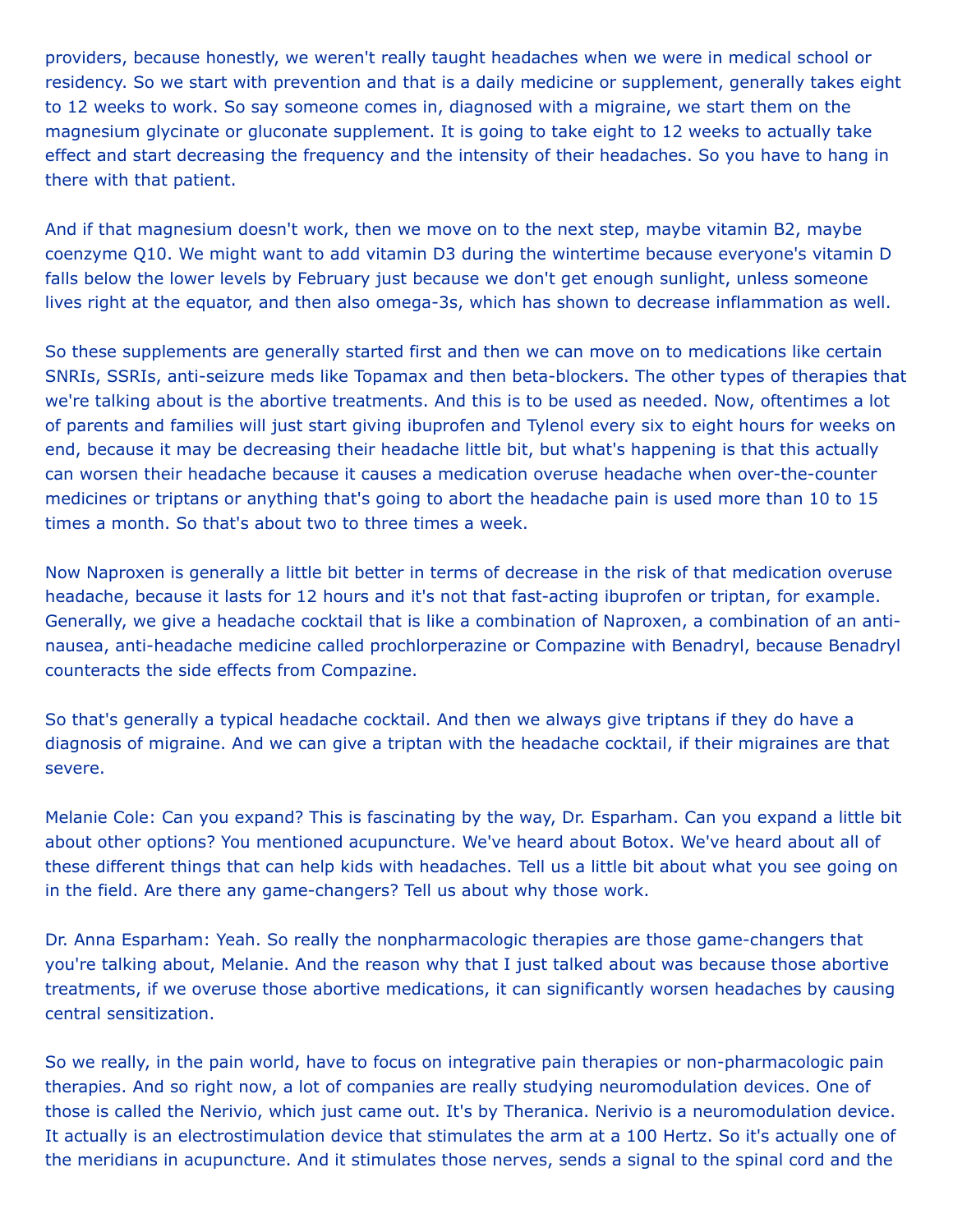brainstem. And because it's signaling at a 100 Hertz, it releases serotonin and norepinephrine in that brainstem and spinal cord and serotonin and norepinephrine when released actually activate the inhibitory descending pain pathways to stop the headache- migraine pain cycle.

And that's how also some of the other neuromodulation devices work. So we mentioned Nerivio. It goes through insurance. The first device I think is usually \$10 based on the insurance. And then every other device off of that is going to be about \$99. So it could be cost prohibitive for some families.

The CEFALY is another neuromodulation device, C-E-F-A-L-Y. And that stimulates the trigeminal nerve on the forehead anywhere between 20 minutes to 60 minutes, between 60 Hertz to 100 Hertz, which also releases neurotransmitters that block the pain cycle as well.

And the final neuromodulation device that's out there is really more for adults right now. It's called gammaCore. We can't prescribe it for kids, but we do have this at the headache treatment center. gammaCore stimulates the vagus nerve and the vagus nerve is involved not only in pain pathways, but a whole slew of pathways in the body because the vagus nerve is one of the largest nerves in the body that connects to almost every physiologic pathway in our body. And so it only lasts about eight minutes, that gammaCore treatment.

The other treatments that we use are clinical hypnosis, which I'm certified in, and many of our practitioners are at Children's Mercy. Clinical hypnosis has been shown to help kids with headaches. Kids love hypnosis, and it's not that pendulum swinging and making you cluck like a chicken kind of hypnosis. It's really just an active meditation relaxation form that's not so boring for kids where the kids are actually using their own imagination to release the pain from their brain, from their mind, from their head and their body. Our bodies are more powerful than we know, and we can actually change our own physiology by imagining it.

The other therapies that we tend to use that are non-pharmacologic are also in the same venue of hypnosis, but like aromatherapy, active muscle relaxation, meditation, mindfulness. It's amazing and well-researched how much that can calm the pain cycle.

Melanie Cole: This doesn't seem like such a mystery as headaches used to be to the healthcare community. Really absolutely fascinating, Dr. Esparham, what you're doing. So as we wrap up, when would you like other providers to refer? When do you feel it's important that they encourage their patients to seek out the specialists at Children's Mercy? And what's the number one takeaway you'd like them to remember when providing care for a variety of headaches?

Dr. Anna Esparham: So right now, because of the COVID pandemic, what we're seeing is an increase in headaches related to viral illnesses or COVID just because it can induce a lot of chronic headaches that a lot of the treatments that we have at our disposal, unfortunately, can't treat it until that virus has really run its course.

So what the primary care providers can do in our community is really test them for COVID, flu, strep, make sure it's not a secondary headache. And then start them early. The biggest takeaway is start them early on a preventive supplement. If you all go to www.headachereliefguide.org, you will find a lot of these preventive supplements, medications to go ahead and start them on or you guys can just reach